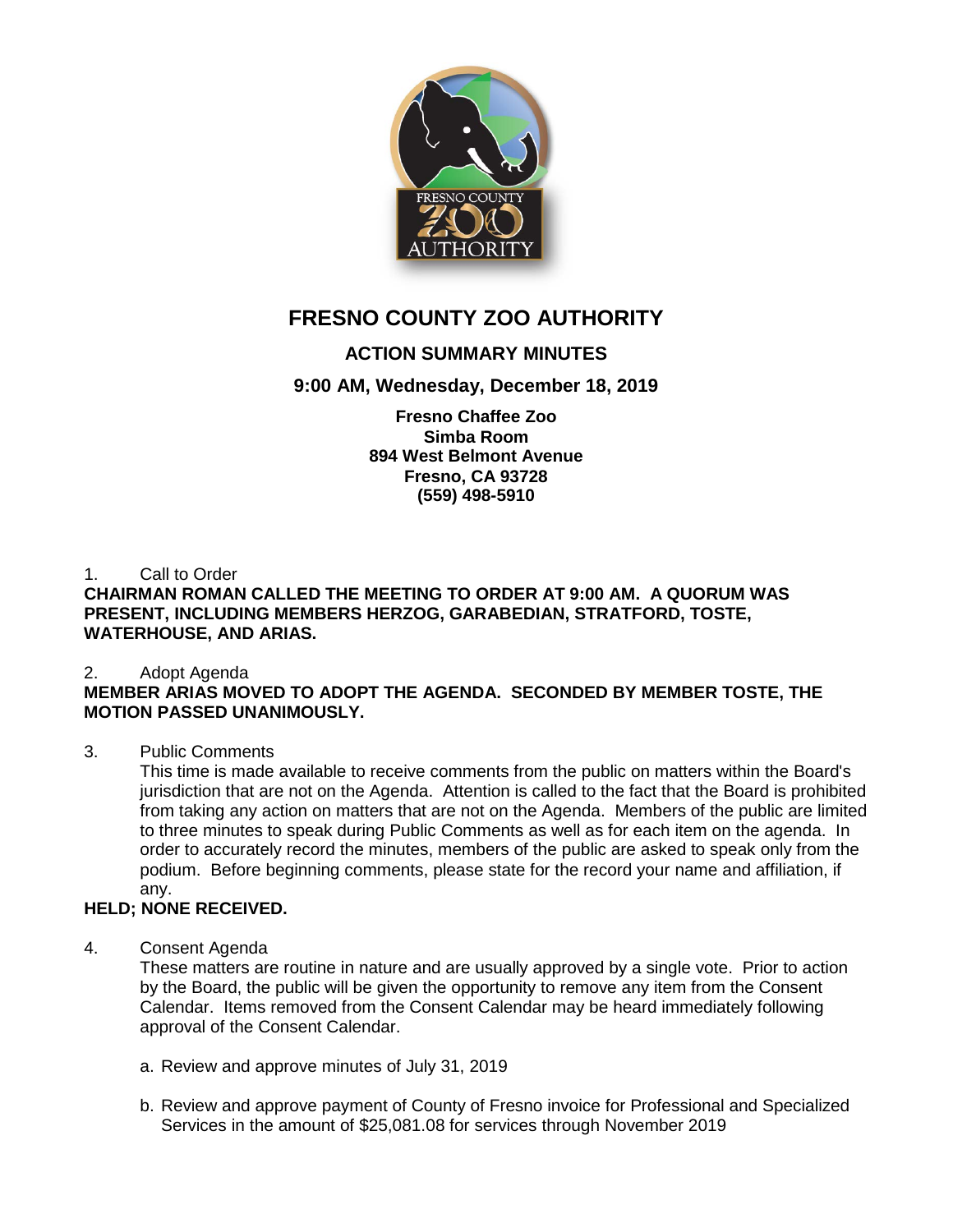#### c. Receive Treasurer's Reports for June through November 2019 **MEMBER WATERHOUSE MOVED FOR APPROVAL OF THE CONSENT AGENDA ITEMS. SECONDED BY MEMBER ARIAS. THE MOTION PASSED UNANIMOUSLY.**

5. Receive Zoo Authority Year Ended June 30, 2019 financial statements with independent auditor's report from Brown Armstrong Accountancy Corporation **RECEIVED. AUDIT IS CLEAN WITH NO SIGNIFICANT FINDINGS.**

6. Receive Fresno Chaffee Zoo Director's report

**RECEIVED. DIRECTOR SCOTT BARTON REPORTED. NEW CFO HIRED. JURASIC PARK WAS SUCCESSFUL. FINISHED SCIP AND WARTHOG PROJECTS. STARTING IN 2020 IS KINGDOMS OF ASIA, AMBASSADOR ANIMAL BUILDING, DESIGN OF PARKING/ENTRANCE AND AFRICAN RIVER PROJECT. INTRODUCED NEW PROJECT MANAGER. BARTON WELCOMED ALL TO VISIT HIM FOR ADDITIONAL INFORMATION ON PROJECTS. HE WILL ALSO PROVIDE MORE INFO DURING FUTURE MEETINGS.**

7. Receive Fresno Chaffee Zoo Corporation FY 2019 September Board Financial Report **RECEIVED. DIRECTOR SCOTT BARTON REPORTED. ATTENDANCE DOWN 30,000 ATTENDEES DUE TO TWO MONTHS OF RAINS. REVIEWED FINANCIALS.** 

8. Receive Fresno Chaffee Zoo Corporation FY 2020 Finance Committee Presentation **RECEIVED. DIRECTOR SCOTT BARTON REPORTED BUDGET OVERVIEW. DISCUSSION ENSUED REGARDING AN INCREASE IN ADMISSION FEE.** 

9. Approve and authorize the release of retention withheld on the South Corridor Infrastructure Project (SCIP)

**MEMBER ARIAS MOVED FOR APPROVAL. SECONDED BY MEMBER GARABEDIAN. THE MOTION PASSED UNANIMOUSLY.**

10. Receive staff reports **NO FURTHER REPORTS RECEIVED.**

10.1 Adopt 2020 meeting calendar **MEMBER TOSTE MOVED FOR APPROVAL. SECONDED BY MEMBER ARIAS. THE MOTION PASSED UNANIMOUSLY.**

11. Approve next meeting date.

Dates include:

Wednesday, January 29, 2020 Wednesday, February 26, 2020 Wednesday, March 25, 2020

**MEMBER ARIAS MOVED TO CANCEL THE JANUARY 29TH MEETING WITH THE NEXT MEETING TO BE HELD FEBRUARY 5, 2020. THE MARCH 25, 2020 TO REMAIN AS SCHEDULED. SECONDED BY MEMBER GARABEDIAN. THE MOTION PASSED UNANIMOUSLY.** 

12. Chair's comments

**CHAIRMAN ROMAN WISHED EVERYONE HAPPY HOLIDAYS.**